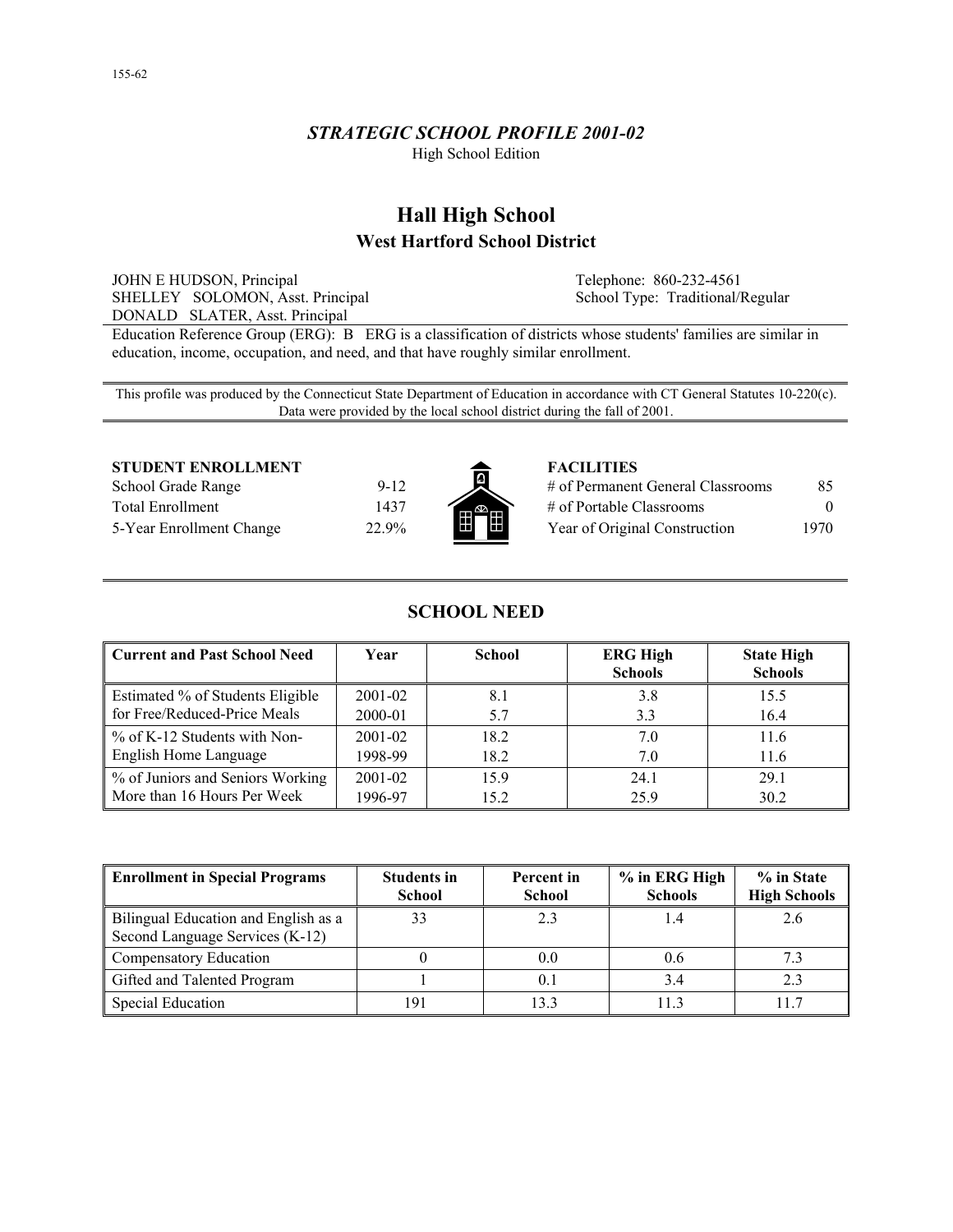| <b>Race/Ethnicity</b> | <b>Number</b> | Percent | 26.0%<br><b>Total Minority 2001-02</b>    |
|-----------------------|---------------|---------|-------------------------------------------|
| American Indian       |               | 0.3     | $19.1\%$<br><b>Total Minority 1996-97</b> |
| Asian American        | 119           | 8.3     |                                           |
| <b>Black</b>          | 120           | 8.4     | d. Av                                     |
| Hispanic              | 130           | 9.0     |                                           |
| White                 | 1064          | 74.0    |                                           |

| <b>Total Minority 2001-02</b> | $26.0\%$ |
|-------------------------------|----------|
| <b>Total Minority 1996-97</b> | $19.1\%$ |
| <b>R. 27</b>                  |          |

## **EFFORTS TO REDUCE RACIAL, ETHNIC, AND ECONOMIC ISOLATION**

Connecticut law requires that school districts provide educational opportunities for their students to interact with students and teachers from diverse racial, ethnic, and economic backgrounds. This may occur through programs with other schools, distance learning, or other experiences. Below is the description submitted by this school of how it provides such experiences.

Hall High School is a diverse population. Our minority population represents 26% of our student body with over 225 students who speak a language other then English at home.

Hall High School is actively involved in many extra curricular activities with surrounding urban and suburban communities that promote interaction and understanding among students. Participation in Central Connecticut Athletic Conference athletic events and programs such as Greater Hartford Academy of the Performing Arts, the Harris Agri-science and Technical Center in Bloomfield, and area vocational/ technical schools provide expanded opportunities for all students. Our students are involved in inter-district programs that promote increased communication and teach leadership skills with diverse groups of students such as Common Ground, Connecticut Forum, Close Up, the National Conference on Community, Justice's Camp Anytown, and the Anti-defamation League's World of Difference programs. Students also participate in regional academic events such as debates, mock trial, Spanish Trivia, Latin Day, the Math Olympiad, the Chemathon and Chemistry Olympics and drama and music competitions with other schools within the region and the state.

Within the school, an emphasis is placed on promoting respect for self, for others and for the community through a wide variety of curricular and co-curricular activities designed to increase acceptance of individual differences and embrace our diversity. Through programs sponsored by the Anti-defamation League's World of Difference Institute, we have brought programs to the school for students; staff and parents aimed at reducing prejudice and discrimination through communication and education throughout the school year and will continue to do so. Our ESOL students are integrated into all subjects as much as possible to help them feel a part of the larger school community and they are encouraged to share information about their culture within the classes. Additional activities include the Empty Bowls Soup Kitchen community service project, the various multicultural speakers and authors who shared personal experiences addressing issues of social justice, the establishment of a Diversity Action Resource Team, a Multicultural Club, Sexual Awareness For Everyone (S.A.F.E.), AIDS Awareness Week, and Transitional Assistance Program for Success (TAPS), and the completion of the Wall of Respect. Hall has initiated several new initiatives in addition to TAPS to increase communication and family involvement in our ongoing efforts to make everyone feel connected and accepted within the school community i.e., "New Parents Welcome Breakfast" and an informational meeting prior to the school's Open House program.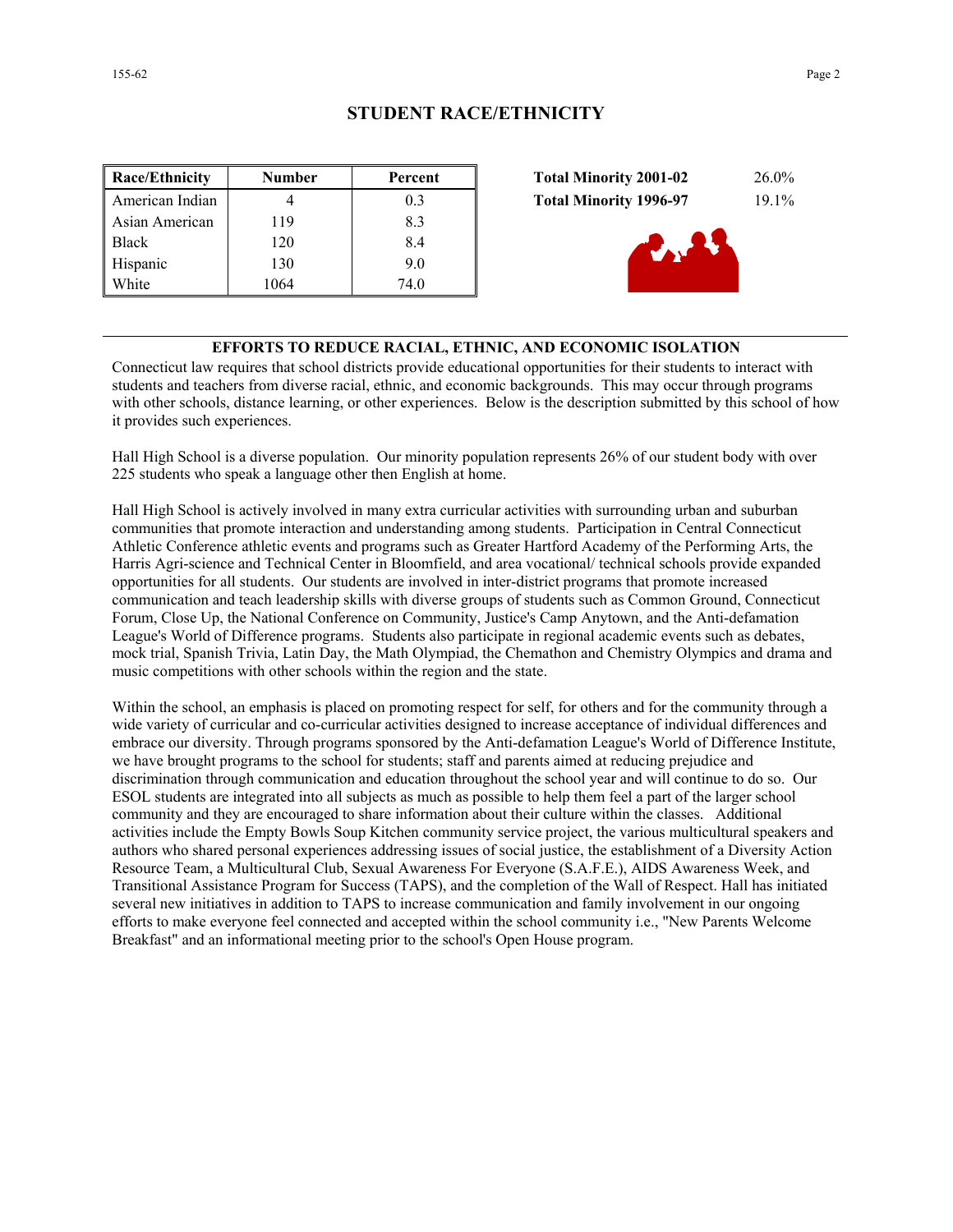# **SCHOOL RESOURCES**

| <b>Instructional Time*</b>          | School | <b>ERG High Schools</b> | <b>State High Schools</b> |
|-------------------------------------|--------|-------------------------|---------------------------|
| Total Hours of Instruction Per Year | 976    | 987                     | 998                       |
| . A A A                             |        |                         |                           |

\*State law requires at least 900 hours for grades 1 through 12.

| <b>TECHNOLOGY</b> | % of Classrooms, Libraries,<br>and Laboratories Wired for: | <b>School</b> | <b>ERG High</b><br><b>Schools</b> | <b>State High</b><br><b>Schools</b> |
|-------------------|------------------------------------------------------------|---------------|-----------------------------------|-------------------------------------|
|                   | Video                                                      | 100.0         | 75.8                              | 69.7                                |
|                   | Voice                                                      | 100.0         | 824                               | 75.0                                |
|                   | <b>Internet Access</b>                                     | 100.0         | 95.1                              | 90.0                                |
|                   | Multi-Room Network (LAN)                                   | 100.0         | 87.5                              | 58.0                                |

| Computers                                         | <b>School</b> | <b>ERG HS</b> | <b>State HS</b> | This school     |
|---------------------------------------------------|---------------|---------------|-----------------|-----------------|
| $\parallel$ # of Students Per Academic Computer   | 4.3           | 4.4           | 3.8             | does not have   |
| ■ % of Computers that are High or Moderate Power  | 100.0         | 98.5          | 97.3            | a functional    |
| % of Computers with Internet Access, All Speeds   | 100.0         | 96.3          | 90.1            | satellite link. |
| ■ % of Computers with High Speed Internet Access  | 100.0         | 96.3          | 89.8            |                 |
| ■ % of Internet Computers with Filtering Software | 100.0         | 86.5          | 84.9            |                 |

## **LIBRARY MATERIALS**

Free on-line access to periodicals, newspapers, and other resources is available to all Connecticut schools through the Connecticut Digital Library.

| <b>Library Materials</b>                                | School | <b>ERG HS</b> | <b>State HS</b> |
|---------------------------------------------------------|--------|---------------|-----------------|
| # of Print Volumes Per Student*                         | 27.8   | 194           | 17 1            |
| % of Print Volumes Purchased in<br>the Last Three Years | 5.0    | 80            | 10.6            |
| # of Print Periodical Subscriptions                     | 56     | 871           | 55.6            |
| $\#$ of Non-Print Materials                             | 897    | 1407.8        | 768.9           |

\*Because a certain number of volumes are needed for a library of adequate breadth and depth, a small school may need a higher number of volumes per student.

## **STAFFING RESOURCES**

| <b>Average Class Size</b> | <b>School</b> | <b>ERG</b> | <b>State</b> | Library/Media Staff<br>2.0              | 2.0 |
|---------------------------|---------------|------------|--------------|-----------------------------------------|-----|
| Algebra I                 | 26.0          | 20.5       | 20.2         | Counselors, Social Workers,<br>8.7      | 6.8 |
| Biology I                 | 22.6          | 20.2       | 19.5         | and School Psychologists                |     |
| English, Grade 10         | 24.5          | 20.3       | 19.7         | Other Professionals<br>0.7              | 1.7 |
| American History          | 24.5          | 21.6       | 20.3         | # of Non-Certified Instructional<br>0.0 | 0.0 |

| <b>School Staff Count</b><br><b>Full-Time Equivalent</b> | 2001-02        | 2000-01        |
|----------------------------------------------------------|----------------|----------------|
| $#$ of Certified Staff                                   |                |                |
| Teachers                                                 | 89.0           | 84.3           |
| Administrators                                           | 5.8            | 5.3            |
| Library/Media Staff                                      | 2 <sub>0</sub> | 2 <sub>0</sub> |
| Counselors, Social Workers,                              | 8.7            | 68             |
| and School Psychologists                                 |                |                |
| Other Professionals                                      | 0.7            | 17             |
| # of Non-Certified Instructional                         | ( )  ()        | ()()           |

| Professional Staff Race/Ethnicity                                    | 2001-02       | 2000-01                | 1996-97                  |
|----------------------------------------------------------------------|---------------|------------------------|--------------------------|
| % Minority                                                           | 3.4           | 2.7                    | 0.0                      |
| Professional Staff Experience and Training                           | <b>School</b> | <b>ERG High School</b> | <b>State High School</b> |
| Average Number of Years Experience in CT                             | 13.7          | 14.2                   | 14.5                     |
| % with Master's Degree or Above                                      | 78.4          | 81.0                   | 76.0                     |
| Ⅰ % Trained as Mentors, Assessors, or<br><b>Cooperating Teachers</b> | 29.3          | 26.7                   | 23.5                     |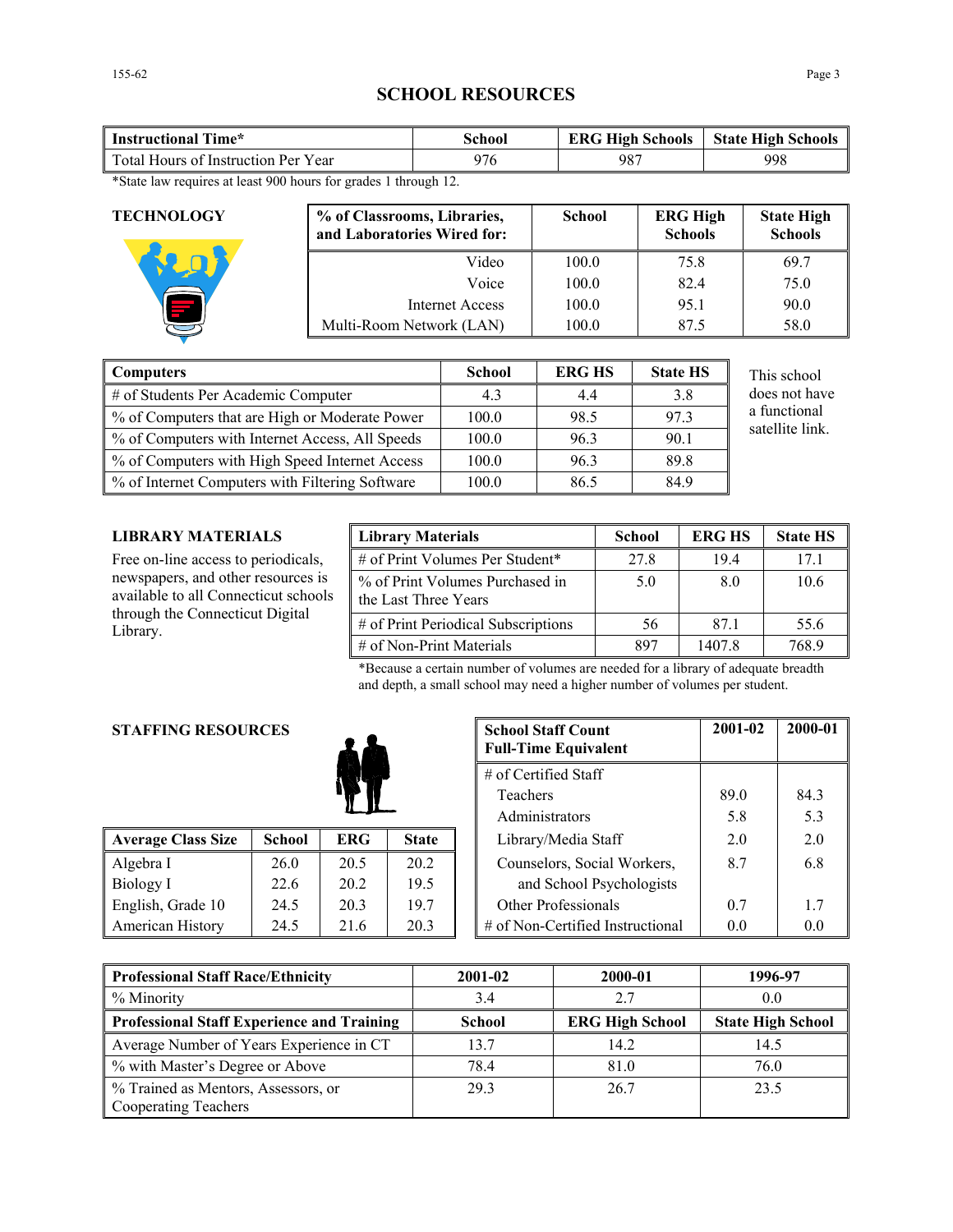# **SCHOOL PROCESSES**

| <b>Student and Teacher Statistics</b>                                                    | <b>School</b> | <b>ERG High</b><br><b>Schools</b> | <b>State High</b><br><b>Schools</b> |
|------------------------------------------------------------------------------------------|---------------|-----------------------------------|-------------------------------------|
| % of Students Retained in Grade after 2000-01 School Year                                | 1.4           | 2.0                               | 5.2                                 |
| Teacher Attendance, 2000-01: Average # of Days Absent Due to<br>Illness or Personal Time | 6.8           | 7.2                               | 77                                  |
| % Certified Staff Assigned to Same School the Previous Year                              | 63.8          | 832                               | 84.3                                |

| Types of Supplemental Instructional Services<br>Provided to Students Lacking Basic Skills | Available in<br><b>Mathematics</b> | Available in<br><b>Language Arts</b> |
|-------------------------------------------------------------------------------------------|------------------------------------|--------------------------------------|
| Pull-out Remedial Instruction                                                             | N <sub>0</sub>                     | No                                   |
| l In-Class Tutorial                                                                       | N <sub>0</sub>                     | No                                   |
| After School Program                                                                      | No                                 | No                                   |
| Summer School (2001)                                                                      | N <sub>0</sub>                     | No.                                  |
| <b>Other</b>                                                                              | No                                 | No                                   |



| % Juniors and Seniors Enrolled in a Course or Courses for<br>College Credit | <b>School</b> | <b>ERG High</b><br><b>Schools</b> | <b>State High</b><br><b>Schools</b> |
|-----------------------------------------------------------------------------|---------------|-----------------------------------|-------------------------------------|
| During the 2000-01 School Year                                              | 469           | 28.7                              | 22.8                                |
| During the 1996-97 School Year                                              | 39.1          | 244                               | 16.0                                |

| <b>Advanced Placement Courses</b>                | <b>School</b> | <b>ERG High</b><br><b>Schools</b> | <b>State High</b><br><b>Schools</b> |
|--------------------------------------------------|---------------|-----------------------------------|-------------------------------------|
| Number of Courses for which Students were Tested | 23            | 139                               | 9.3                                 |
| % of Grade 12 Students Tested                    | 36.2          | 23.4                              | 16.3                                |
| % of Exams Scored 3 or More*                     | 83.8          | 78.0                              | 70.5                                |

\*A score of three or higher is generally required for earning college credit.

**Interactive Distance Learning:** This school does not utilize interactive distance learning. Interactive distance learning ranges from on-line courses with student-instructor interaction via the internet to live classroom interactions through two-way audio and video transmissions.



| <b>Total Number of Credits</b><br><b>Required for Graduation</b> | School | <b>ERG</b> | <b>State</b><br>Requirement |
|------------------------------------------------------------------|--------|------------|-----------------------------|
| Required for Class of 2001                                       | 21.8   |            | 20.0                        |

| % of Class of 2001 Graduates who Earned Credit in Selected<br><b>Subjects</b> | <b>School</b> | <b>ERG High</b><br><b>Schools</b> | <b>State High</b><br><b>Schools</b> |
|-------------------------------------------------------------------------------|---------------|-----------------------------------|-------------------------------------|
|                                                                               |               |                                   |                                     |
| Algebra I or Equivalent                                                       | 96.0          | 93.4                              | 90.0                                |
| Chemistry                                                                     | 58.8          | 79.2                              | 66.5                                |
| 4 or More Credits in Mathematics                                              | 73.2          | 71.7                              | 60.6                                |
| 3 or More Credits in Science                                                  | 75.6          | 90.5                              | 82.5                                |
| 4 or More Credits in Social Studies                                           | 60.4          | 47.1                              | 48.1                                |
| Credit for Level 3 or Higher in the Same World Language                       | 77.7          | 74.0                              | 55.5                                |
| 2 or More Credits in Vocational Education                                     | 42.7          | 48.5                              | 58.4                                |
| 2 or More Credits in the Arts                                                 | 54.3          | 444                               | 40.5                                |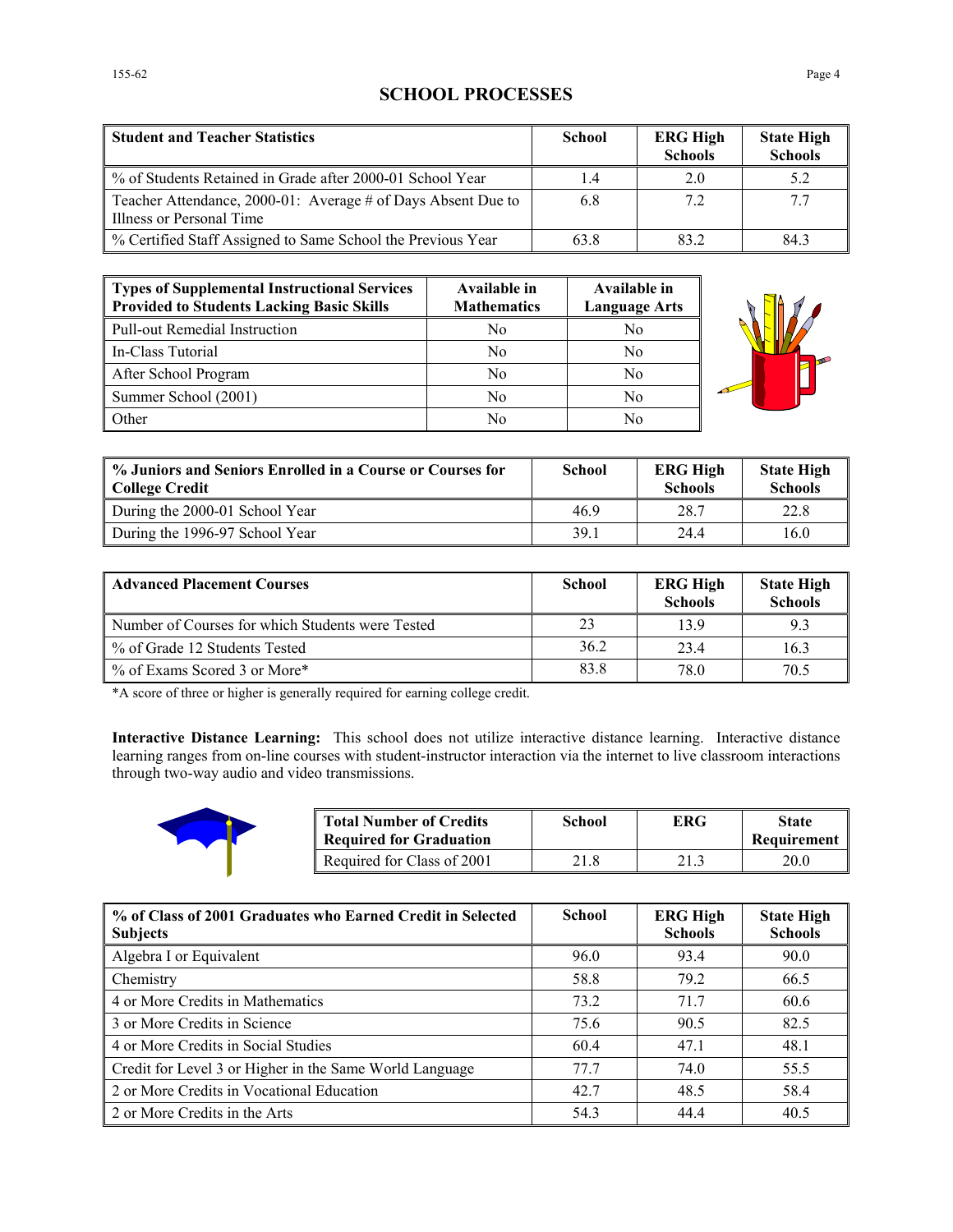# **STUDENT PERFORMANCE**

**Connecticut Academic Performance Test, Second Generation, % Meeting State Goal:** The state goal was established with the advice and assistance of a cross section of Connecticut educators. The goal represents a demanding level of achievement which is reasonable to expect of students in the spring of their 10<sup>th</sup> grade year. Students receive certification of mastery for each area in which they meet or exceed the goal.

| Conn. Academic Performance Test, 2 <sup>nd</sup> Gen.<br>% Grade 10 Meeting State Goal | School<br>2000-01 | <b>School</b><br>2001-02 | <b>ERG</b><br>2001-02 | <b>State</b><br>2001-02 |
|----------------------------------------------------------------------------------------|-------------------|--------------------------|-----------------------|-------------------------|
|                                                                                        |                   |                          |                       |                         |
| Reading Across the Disciplines                                                         | 70                | 69                       | 64                    | 44.8                    |
| Writing Across the Disciplines                                                         | 67                | 66                       | 68                    | 51.0                    |
| Mathematics                                                                            | 62                | 64                       | 65                    | 44.1                    |
| Science                                                                                | 74                | 70                       | 60                    | 43.2                    |
| All Four Tests                                                                         | 45.0              | 45.0                     | 38.8                  | 23.7                    |
| Participation Rate                                                                     | 92.8              | 96.3                     | 95.3                  | 92.4                    |



In the table above, the percentage of students meeting the state goal is the percentage of those students who had a valid test score. The results reflect the performance of students who were enrolled in the school at the time of testing, regardless of the length of time they were enrolled in the school.

| SAT <sup>®</sup> I: Reasoning Test | Class of 1996 | Class of 2001 |            |              |
|------------------------------------|---------------|---------------|------------|--------------|
|                                    | <b>School</b> | <b>School</b> | <b>ERG</b> | <b>State</b> |
| % of Graduates Tested              | 99.2          | 90.2          | 92.8       | 77.6         |
| Mathematics: Average Score         | 554           | 551           | 537        | 503          |
| Mathematics: % Scoring 600 or More | 39.6          | 37.8          | 30.3       | 22.1         |
| Verbal: Average Score              | 548           | 553           | 529        | 502          |
| Verbal: % Scoring 600 or More      | 372           | 38.2          | 26.4       | 20.5         |

| <b>Student Attendance</b> | School | ERG<br>НS | <b>State</b><br>НS | <b>Physical Fitness,</b><br><b>Grade 10</b> | School | <b>ERG</b> | State |
|---------------------------|--------|-----------|--------------------|---------------------------------------------|--------|------------|-------|
| $%$ on October 1, 2001    | 97.0   | 95.1      | 92.6               | % Passing All 4 Tests                       | 52.0   | 46.4       | 37.5  |

| <b>Physical Fitness,</b><br>l Grade 10 | <b>School</b> | <b>ERG</b> | <b>State</b> |
|----------------------------------------|---------------|------------|--------------|
| % Passing All 4 Tests                  | 52.0          | 464        | 37.          |

| <b>Dropout Rates</b>                        | School | <b>ERG</b> | <b>State</b> | Class of 2001: Number             |
|---------------------------------------------|--------|------------|--------------|-----------------------------------|
| Cumulative Four-Year Rate for Class of 2001 | 5.8    | 4.2        | 11.2         | of National Merit                 |
| 2000-01 Annual Rate for Gr. 9 through 12    | 1.8    |            | 3.0          | Scholarship Semi-<br>Finalists: 2 |
| 1995-96 Annual Rate for Grades 9 through 12 |        |            | 4.6          |                                   |



| <b>Activities of Graduates</b> | <b>Class of</b> | <b>School</b> | <b>ERG</b> | <b>State</b> |
|--------------------------------|-----------------|---------------|------------|--------------|
| % Attending Two- or Four-Year  | 2001            | 92.4          | 87.5       | 76.3         |
| Colleges                       | 1996            | 93.3          | 85.9       | 72.3         |
| % Employed or in Military      | 2001            | 5.5           | 7.4        | 17.1         |
|                                | 1996            | 2.0           | 9.0        | 18.7         |